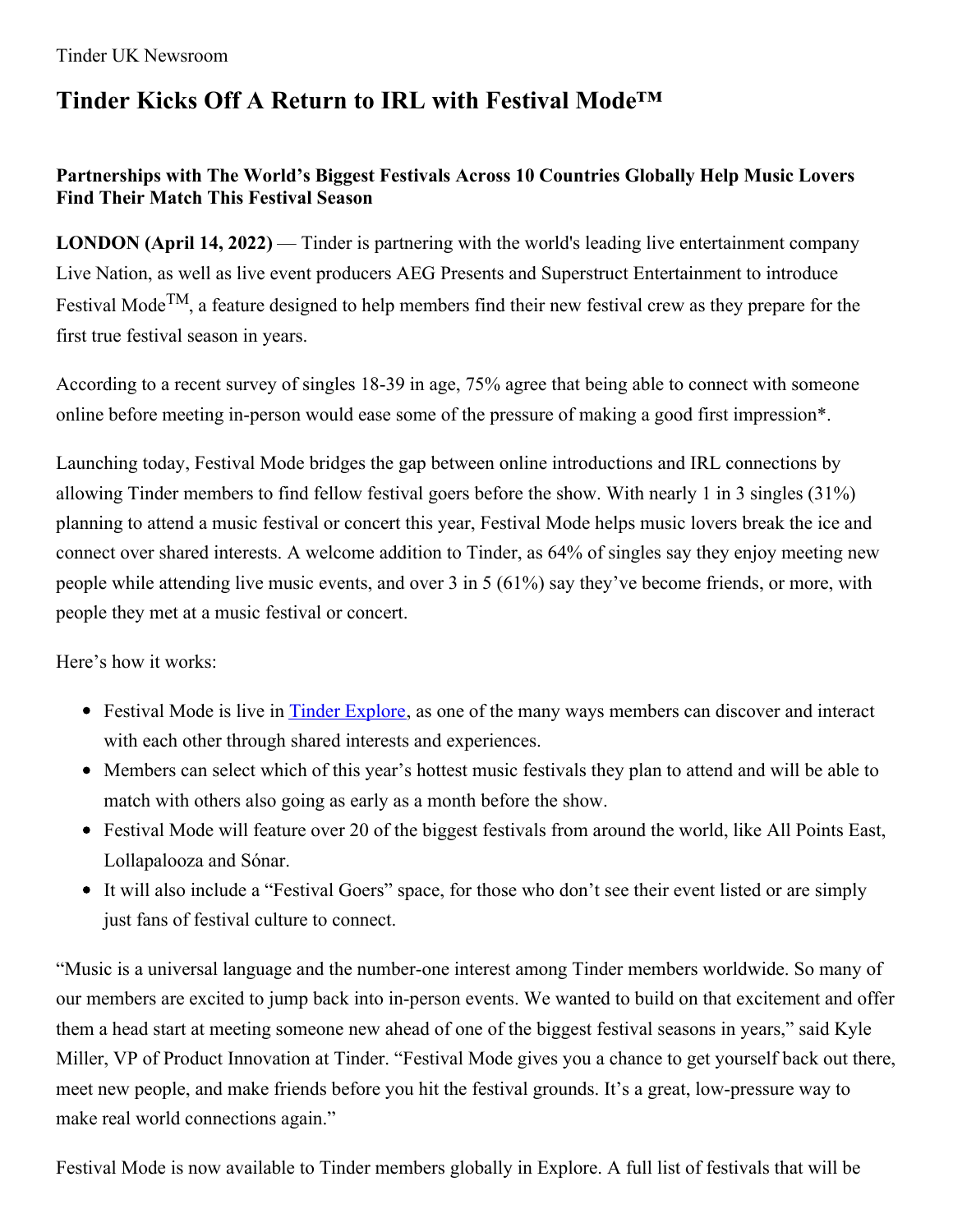featured in Festival Mode is below:

### **U.S.**

- Bonnaroo
- EDC Las Vegas
- EDC Orlando
- Hard Summer
- Lovers & Friends
- Stagecoach
- The Governors Ball

### **Australia**

- Falls Festival
- Festival X
- Splendour in the Grass

## **France**

Lollapalooza Paris

# **Germany**

- Lollapalooza Berlin
- Parookaville

# **Hungary**

• Sziget Festival

# **Norway**

• Palmesus

# **Spain**

Sónar

## **Sweden**

Lollapalooza Stockholm

### **The Netherlands**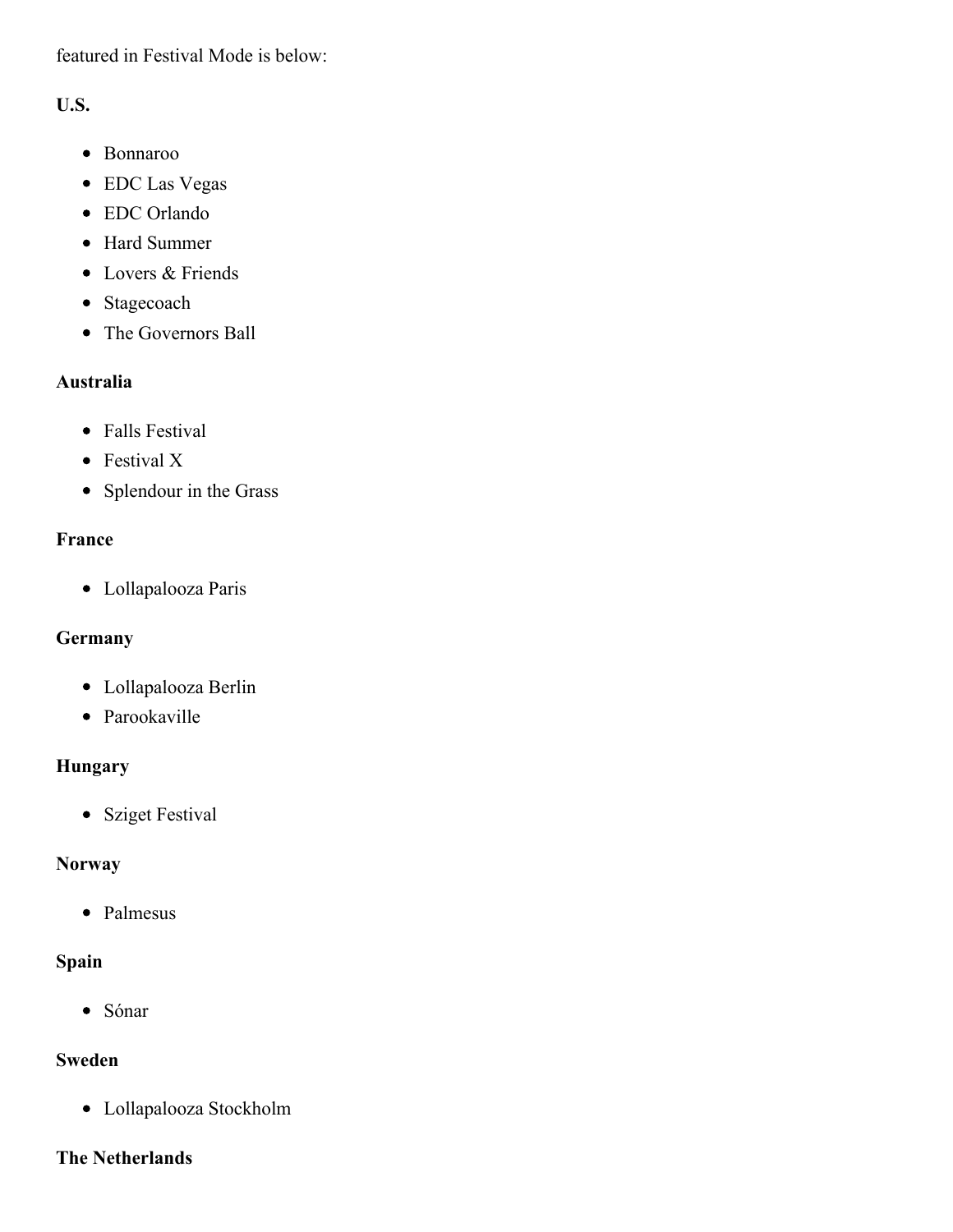- $\bullet$ Vunzige Deuntjes Festival
- Milkshake

### **UK**

- All Points East
- American Express presents BST Hyde Park

#### **About Tinder**

Tinder was introduced on a college campus in 2012 and is the world's most popular app for meeting new people. Available in 190 countries and 40+ languages, Tinder is the highest grossing non-gaming app globally. It's been downloaded more than 500 million times and led to more than 70 billion matches.

#### **About Live Nation Entertainment**

Live Nation Entertainment (NYSE: LYV) is the world's leading live entertainment company comprised of global market leaders: Ticketmaster, Live Nation Concerts, and Live Nation Sponsorship. For additional information, visit [www.livenationentertainment.com](http://www.livenationentertainment.com/).

#### **About AEG Presents**

Combining the power of the live event with a focus on true artist development, AEG Presents is a worldwide leader in the music and entertainment industries. Operating across four continents, the company has an unparalleled commitment to artistry, creativity, and community. The company's tentpole festivals and multiday music events, global tour promotion, vast network of clubs, theaters, arenas and stadiums, and renowned wholly-owned and partner brands combine to create an unmatched infrastructure for artist development and audience reach, while continuing to set the bar for the live music experience. More information can be found at www.aegpresents.com.

#### **About Superstruct Entertainment**

Superstruct Entertainment is a live entertainment platform that owns and operates more than 50 large scale music festivals globally.

\*This survey was conducted online within the United States by The Harris Poll on behalf of Tinder from April 7-11, 2022, among 2,071 adults ages 18+, among whom 325 are single adults ages 18-39. For complete survey methodology, please contact press@gotinder.com.